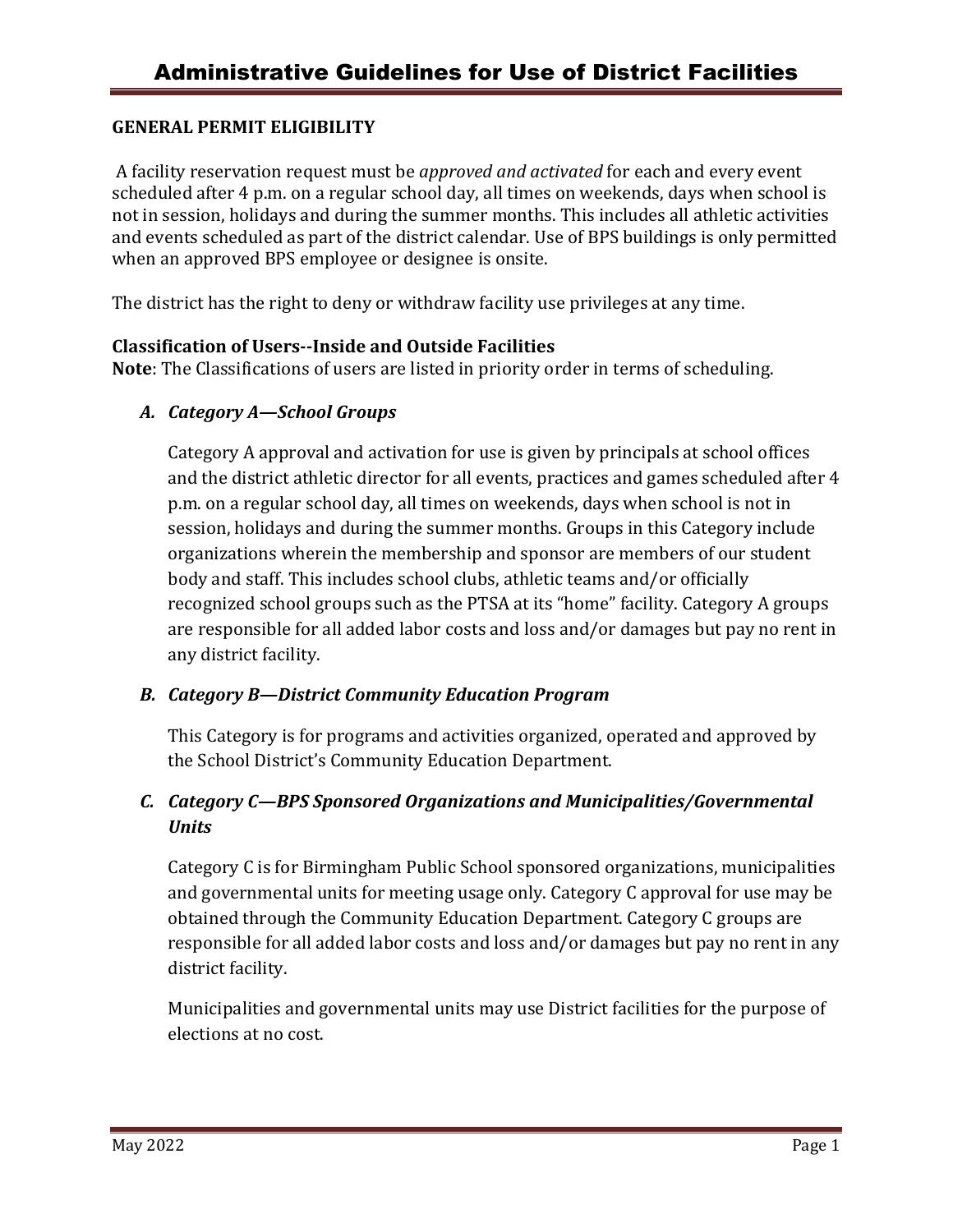## *D. Category D—Community Organizations and Recreational Sports Teams*

Category D groups are required to provide insurance and indemnification for use of District facilities. Category D groups are responsible for 60% of the listed rental rate on any additional space (i.e. additional classrooms, gymnasiums, multipurpose rooms, cafeterias, media centers, etc.), a non-refundable application fee and for all added labor costs and loss and/or damages to equipment and facilities.

Included in this Category D are scouting groups, and homeowner association groups. In addition, groups that are classified as Community Groups must submit a request, in writing, to Birmingham Community Education and meet the following criteria:

They are an "everyone plays" organization. All registrants receive equal play regardless of skill.

Player rosters consist of mostly Birmingham School District residents. Any roster exceeding a 20% or more non-resident percentage may be subject to review and loss of Community Group status.

They are non-profit organizations  $(501(c)(3))$ . Fees collected from registrants may cover player uniforms, referees, equipment, field fees, liability insurance, etc., but are not used for compensation to any person. Coaches and other related positions within the organization are on a volunteer, unpaid basis.

Birmingham Public Schools reserves the right to request any documentation necessary to verify that the above criteria are met. Failure to provide requested documentation within 30 days of request could result is loss of Community Group status.

*Please allow 10 business days for the request to be reviewed.*

## *E. Category E—Non-profits, Non-public schools, Travel Sports Teams, Cultural Groups, Religious Organizations, other organizations and businesses*

Category E groups are required to provide a copy of their letter verifying their  $(501(c)(3))$  status, insurance and indemnification for use of District facilities. Category E groups are responsible for the listed rental rate, a non-refundable application fee and for all added labor costs and loss and/or damages to equipment and facilities. Category E facility permits may be obtained through the Community Education Department. This Category includes all organizations that charge admittance fees, private and parochial schools, colleges and universities, cultural organizations, religious organizations, other organizations and businesses. *Longterm lease arrangements are available.*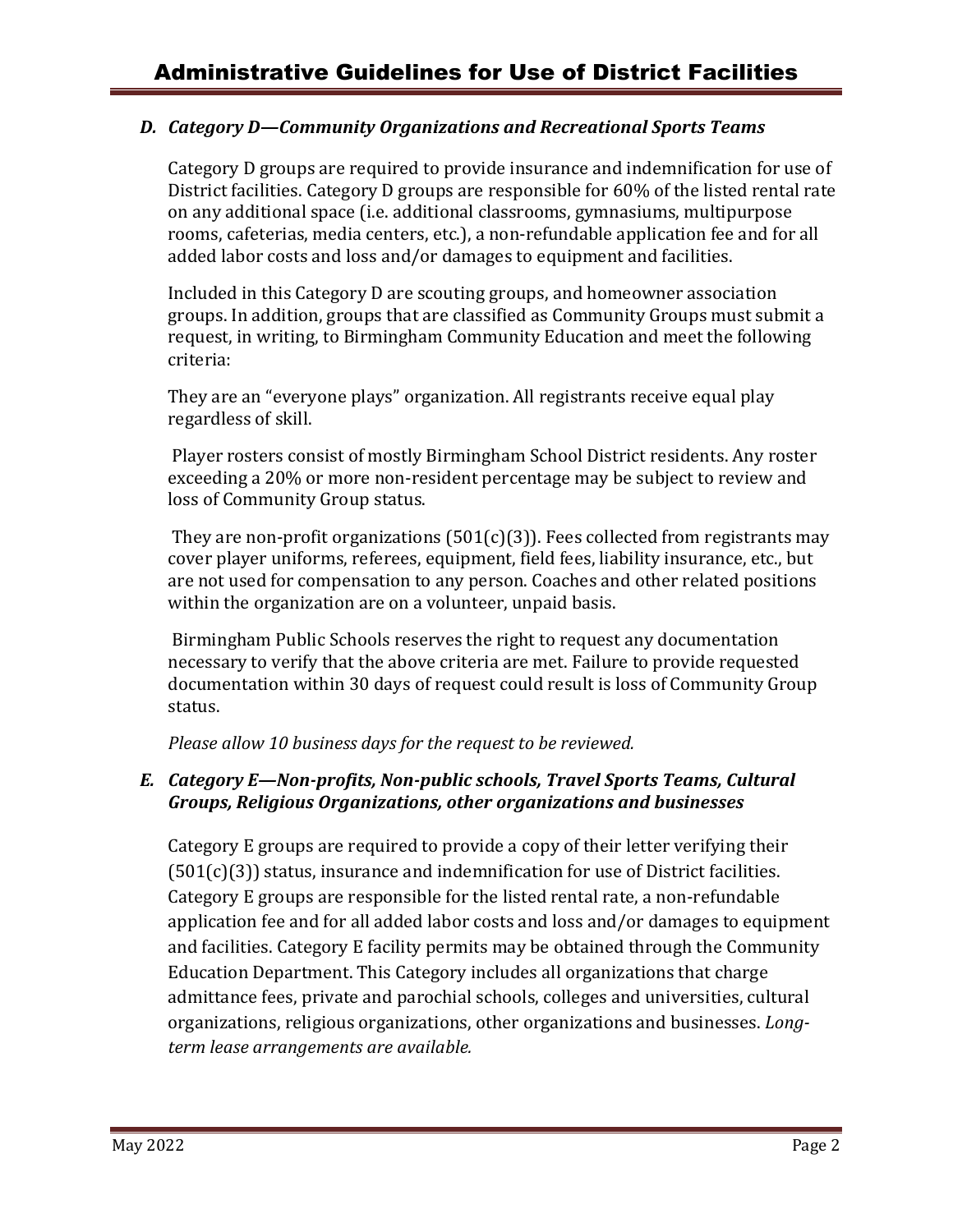## *F. Category F—Commercial Film/Production Companies*

Category F facility permits may be obtained through the Community Education Department. Category F groups are required to provide insurance and indemnification for use of District facilities. Companies should apply to the Community Education Department by a letter of application (electronic accepted) defining the dates, hours requested, the facilities and equipment needed and a brief description of the content to be filmed. Commercial film/production companies may incur additional costs above and beyond standard facility rental charges depending on the scope of the project.

### **SCHEDULING PROCEDURE**

### **Category A: School Groups**

All Category A school/sports groups requesting facility/fields/stadiums scheduling or an event at or after 4 p.m. on a normal school day, weekends, days when school is not in session, holidays and summer months must submit a reservation request to the Community Education Department. *A building is not permitted to be "blocked out" in its entirety unless the entire building is unavailable, for example open houses, school fairs, etc.* The principal or their designee will be responsible for requesting the reservation. The principal is responsible for assisting school related groups to ensure the event complies with the school district facility/field use policy.

School sponsored athletic events must be entered on the District approved computerized scheduling system using the following schedule:

- July 1 Fall athletic events completed
- July 1 School related groups requesting **Fall** field permits begins
- December 1 Winter/Spring athletic events completed
- December 2 School related groups requesting **Spring** grass field permits begins
- The principal is responsible for assisting school related groups in order to ensure that the event complies with the District Facility Use Policy.

### **Category B: District Community Education Programs and Services**

Category B authorization for both indoor and outdoor facilities/fields use is given by the Community Education Department. Following the District calendar, event program dates are selected, based on availability.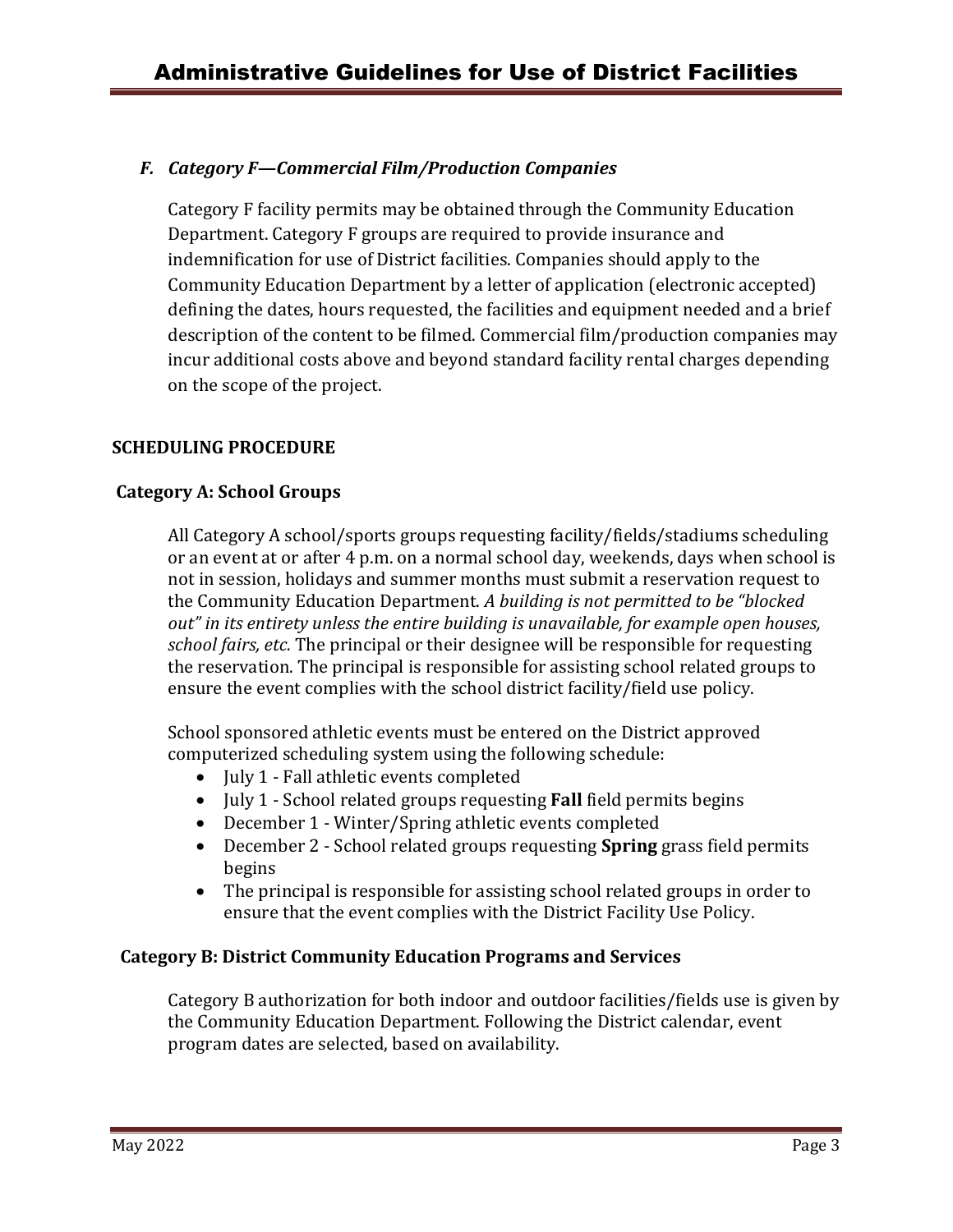### **Category C, D, E and F: All Others**

All outside customers seeking to schedule facility use, need to make a request and submit their application with application fee through the Birmingham Community Education Department (2436 W. Lincoln, Room F102, Birmingham, MI 48009). The Community Education Department will respond to the permit request within ten (10) business days from the initial request.

The Community Education Department will calculate rental cost according to the schedules contained in this Regulation and will send the applicant an invoice estimate.

Applicant will remit all applicable fees and provide appropriate insurance at least 15 business days prior to the date of usage. Payment must be made by credit card, money order, cashier's check, or corporate check payable to the "Birmingham Public Schools." The Community Education Department will confirm rental of the facility to the applicant. Any costs incurred above those collected by the estimated invoice from the event/program will be billed after the event and will be due upon receipt.

### **General District Regulations**

**Note**: Noncompliance with Regulations will result in loss of facility use privileges.

- 1. All District facilities must be scheduled through the Community Education Department. This applies to Category A through Category F users.
- 2. The school's regular and **scheduled** extracurricular program has priority over the use of school facilities by any other group. Exceptions may be considered provided a two-week notice is given to the Community Education Department. The Board reserves the right to cancel any rental approval when necessary due to circumstances beyond its control. Furthermore, rental approval may be canceled in the event of a change in the school's schedule, an emergency, or if in the opinion of the District the activity may endanger the health, safety, or welfare of the participants. Finally, fields are required to be vacant in order to be rejuvenated on a regular cycle. The same may be true in the case of renovations to facilities.
- 3. Organizations or groups using the District's facilities and fields under Category D, E and F shall purchase and maintain such insurance as will protect the District against all claims and damages for bodily injury including death as well as all claims for damages to property resulting from the organization's use of the premises including contractual liability insurance as applicable to the organization's obligation to indemnify and hold harmless the School District and its agents and employees. The minimum liability limits of such public liability insurance and property damage shall be in the amounts of one million (\$1,000,000) dollars per claim, and two million (\$2,000,000) dollars aggregate, and the Birmingham Public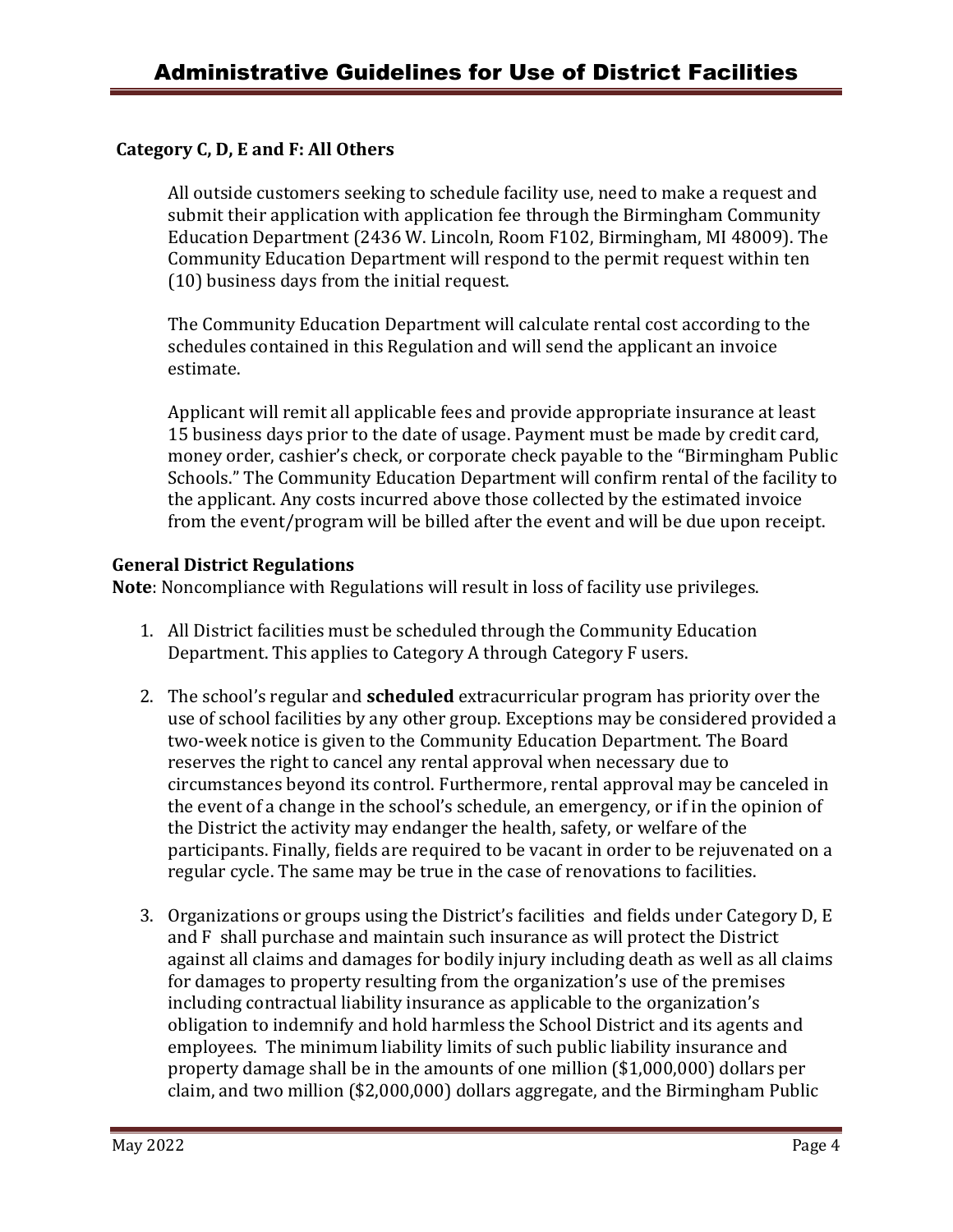# Administrative Guidelines for Use of District Facilities

Schools shall be a named insured or additional insured under all policies. A certificate of insurance shall be delivered to the Community Education Department 15 days prior to the use by Category D, E and F users, or the event will be cancelled. All pool users must provide minimum public liability insurance and property damage insurance in the amounts of \$3,000,000 per claim and \$10,000,000 aggregate and Birmingham Public Schools shall be named insured or additional insured under all policies.

- 4. The designated person who will be responsible for supervision of the event is required to be onsite during the entire event and have the permit with them.
- 5. An organization using the District's facilities agrees to comply with all applicable state and federal laws, local ordinances, and District Regulations. In addition, school facilities may not be used for the following purposes:
	- a. Gambling and games of chance, except as permitted by law.
	- b. Activities that may be hazardous or be considered a public nuisance.
	- c. Private parties, except as sponsored by Community Education.
- 6. Smoking, vaping and alcoholic beverages are not permitted within school buildings and/or on school grounds at any time.
- 7. Use of electrical extension cords and the opening of electrical panel boxes must be approved by the District prior to rental date. The user must follow all state and local fire regulations and rules.
- 8. The use of open flame such as lighted matches, candles, etc., is forbidden.
- 9. Fireworks are not allowed.
- 10. Decorations such as posters and banners must be flameproof and require special permission by the District. Combustible decorations such as straw, leaves, excelsior, or streamers are not permitted. No paper lanterns or draped lamps can be used. No paper grass, leaves, or shrubs can be placed in contact with footlights. The placement of posters, banners, etc., on drapes, curtains, walls, or stage equipment requires special approval.
- 11. Exits and corridors must be free of obstructions at all times. Exits are to be lighted when rooms are used. Persons may stand in the auditorium only behind the last row of seats, never in the aisles or exits.
- 12. A permit to use the school facilities does not grant permission for use of school property or equipment such as a piano, A-V equipment, physical education equipment, technology equipment, etc., unless special arrangements, approvals, and fees grant such use and all arrangements are noted on the permit.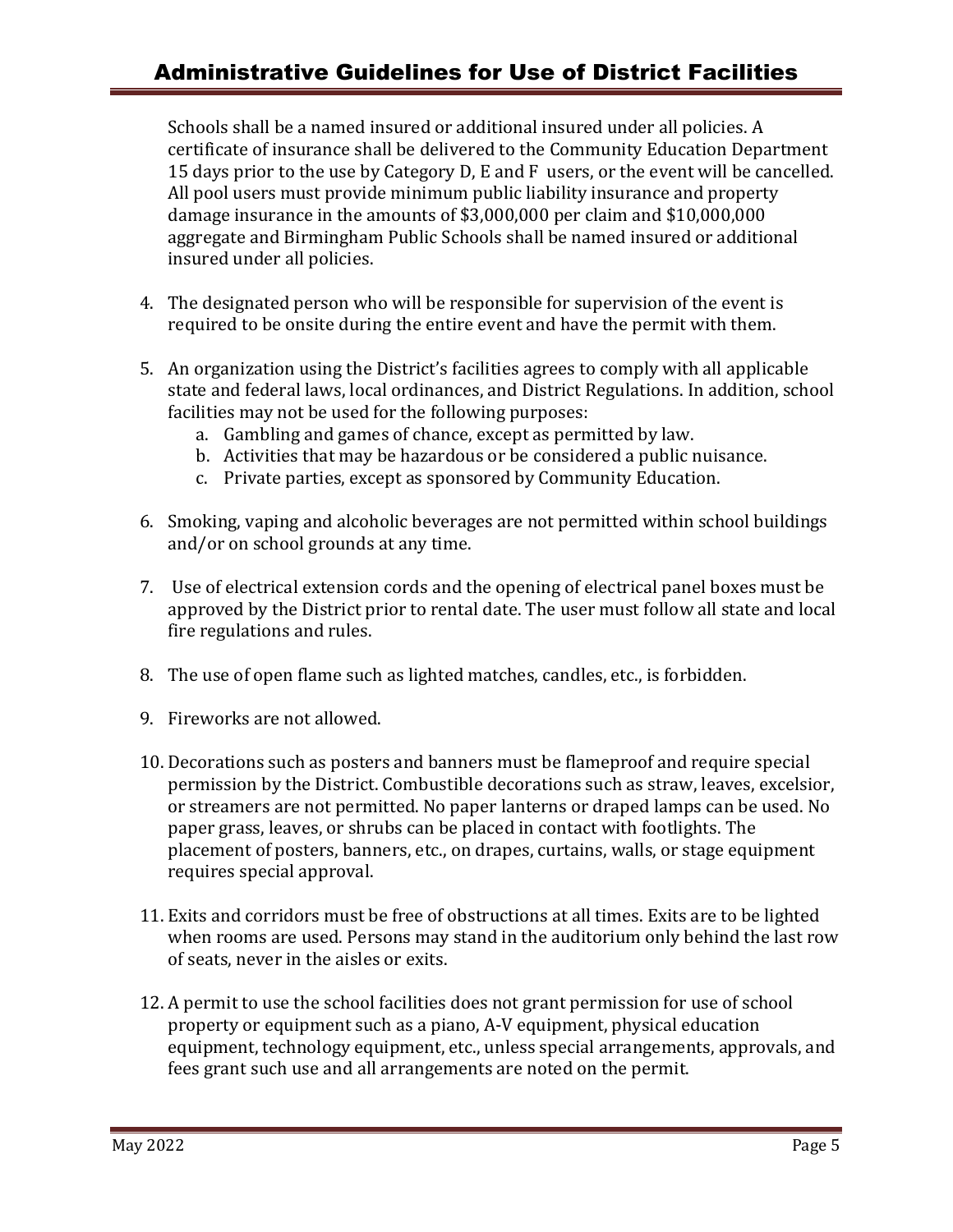- 13. No permits will be issued to persons under 21 years of age. Student groups or organizations using school facilities will require adult supervision.
- 14. Use of buildings will be granted only when the building is staffed by an approved employee/contractor of the District.
- 15. The presence of a BPS approved cafeteria employee is required when kitchen equipment is used.
- 16. An auditorium manager or other designated school employee is required to be present at all times when auditoriums and little theaters are used.
- 17. Groups utilizing District facilities are responsible for providing adequate supervision for their event including participants, spectators and parking.
- 18. Permit holders are not permitted to "sublease" the facilities without written permission from the District.
- 19. The District does not provide supervisory personnel to organizations or groups which rent its pools. Accordingly, the organization or group renting a pool must agree to provide adequate swimming pool and locker room supervision, including but not limited to, a Red Cross certified lifeguard. A copy of current lifeguard certification must be on file in the Community Education Department prior to the event. In addition, the renter must acknowledge and comply with all local, state, federal, Red Cross, Health Department, and facility-posted laws, rules, and regulations. Food and/or drink are not permitted in the pool area. Renters are required to cancel their use if, in their judgment, proper safety equipment is not available or hazards exist. Any safety equipment problems or hazards should be reported to the Community Education Department in writing as soon as possible. If an activity causes the pool to need to be drained or "shock treated," the cost will be charged to the permit holder.
- 20. No outside activities such as soccer, baseball, archery, football, lacrosse, roller skating, skateboards, in-line skates, heelys, or softballs shall occur inside school facilities unless approved and special protective equipment is provided and utilized. Practice activities related to sports that allow balls or other equipment to come in contact with windows, walls, ceilings, or light fixtures shall not be allowed in the gymnasium or multipurpose rooms unless approved.
- 21. The premises are made available with the understanding that direct payment to District employees or schools is not permitted. Employees or district's contractors shall not accept direct payments in lieu of fees or labor charges. All fees must be payable to "Birmingham Public Schools" and submitted to the Community Education Department.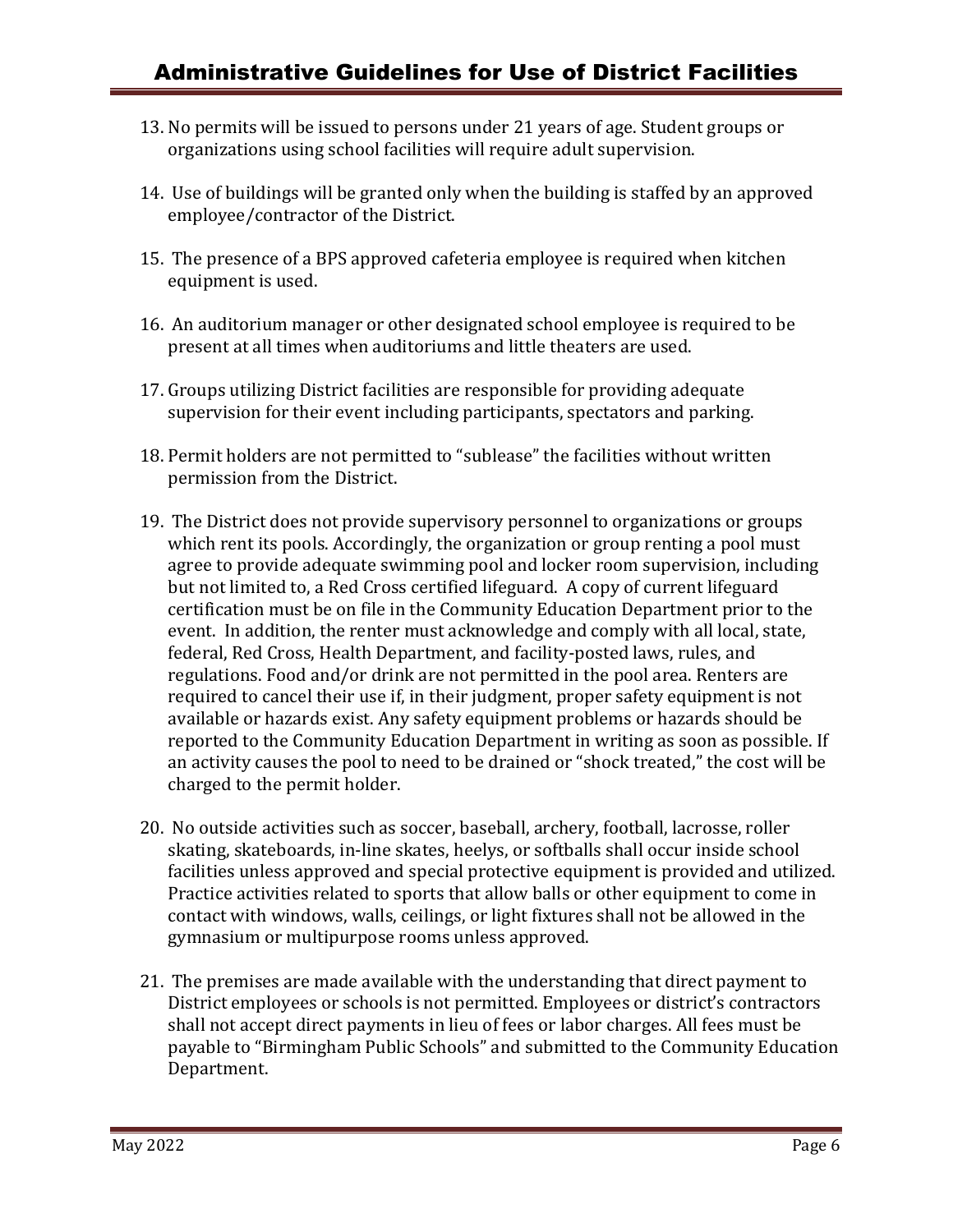- 22. No guns, weapons, guard dogs or pets of any kind are allowed in any school building or on any District property without prior written permission. (Government law enforcement officers are exempt; private security guards are not exempt.)
- 23. Use of private security guards is prohibited unless specific prior written permission is obtained from the Community Education Department.
- 24. Birmingham Public Schools requires a minimum of fifteen (15) business days from the renter to cancel an activity without charge (less the nonrefundable application fee). All cancellation notifications are to be made directly to the Community Education Department. Any cancellation without the fifteen (15) business days notice will result in partial (50%) or total loss of refund (100%).
- 25. If the Board determines that an activity must be canceled due to an emergency that may endanger the health, safety or welfare of the participants, or circumstances beyond its control, a full refund or a rescheduling of the activity will occur.

## **FEES AND CHARGES – INSIDE FACILITIES**

- 1. Category A and B users will be charged for all overtime and other extra labor charges as required for the activity.
- 2. Category C and D users will be charged according to the approved rate schedule. Insurance is required and due fifteen (15) business days prior to the event/season. Equipment rental fees and the cost for additional personnel are not included.
- 3. Category E & F users will be charged according to the approved rate schedule. (The fees include all regular labor charges for opening, closing and cleaning.) Equipment rental fees and the cost for additional personnel are not included. Insurance is required as indicated in #2.
- 4. Users may petition the District to permit an alternative to monetary fees.
- 5. Long-term "lease" agreements may be considered at the petitioner's request.
- 6. Rental rates are reviewed annually by the Deputy Superintendent for Business Services and Director of Communications and Family Engagement and are subject to change.

### **Notes:**

1. Per hour auditorium fees will include: auditorium manager, clear com headsets for communication, some microphones, projector, risers, cyclorama and standard house and lightening systems. Additional fees will be required for spotlights, Promethean boards and for any student techs assigned to your event.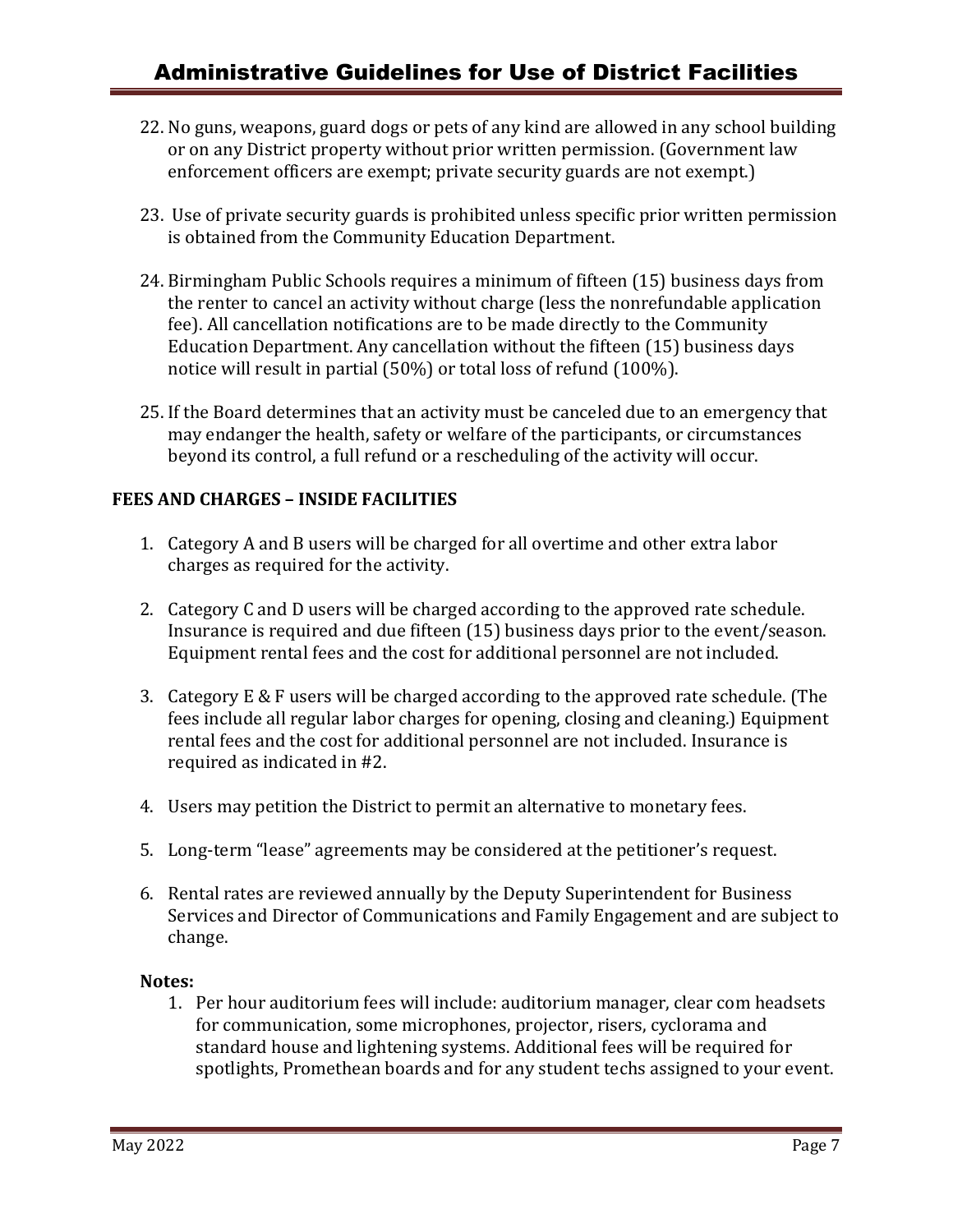- 2. Pool use includes use of locker rooms. It does not include use of the electronic timing system.
- 3. Classroom fees do not include use of computers or technology equipment.
- 4. Use of Computer Labs may require District personnel to supervise and will necessitate extra labor charges. In the event that the labs need to be restored or reconfigured as a result of misuse, the actual cost to restore the labs will be charged to the user. Only Birmingham Public Schools technology staff may install software of any kind.
- 5. Cafeteria use includes existing cafeteria tables, chairs, and benches; excludes use of kitchen and Commons area at Groves High School.
- 6. Equipment Rental Fees available upon request.

## **ADDITIONAL REGULATIONS - OUTSIDE FACILITIES**

- 1. Stadium rentals are scheduled through the Community Education Department.
- 2. No modification of facilities, such as the addition or installation of tents, portable toilets, etc. shall be made without prior written permission and notation on the application form.
- 3. All appropriate General District Regulations (Section C above) apply to outside facilities. Additional Regulations for stadium use are provided upon receipt of stadium rental application.
- 4. The permit holder will be financially responsible for damage to school property and for cleanup after games (including the Press Box, concessions and lavatories). The permit holder is responsible for supplying all game equipment and personnel, providing for adequate supervision for the fields, stands, and lavatories, arranging for ticket selling and taking, all field preparations, including field markings and bleacher placement, locking all facilities after the game and providing for adequate liability and property damage insurance as set up by the Board (see section C, General District Regulations)
- 5. All field preparation procedures must be approved by the Facility Operations Department.
- 6. Priority for grass fields is given to organizations in which **all** participants are Birmingham Public School students.

**Note:** Use of District outside facilities requires user insurance. An application for field use is required for each location. Applications are available at the Community Education Department. Each grass field application requires a non-refundable fee per location.

### **LONG-TERM CONTRACTUAL ARRANGEMENTS**

Special shared use and long-term financial arrangements can be made with approved groups. The purpose of this procedure is to allow the shared use of District facilities when it is to the advantage of both parties to enter into different fee arrangements than those outlined in this Regulation.

- 1. All arrangements must be in writing.
- 2. All arrangements must be reviewed by the Assistant Superintendent for Business Services, or designee, and approved by the Superintendent or designee.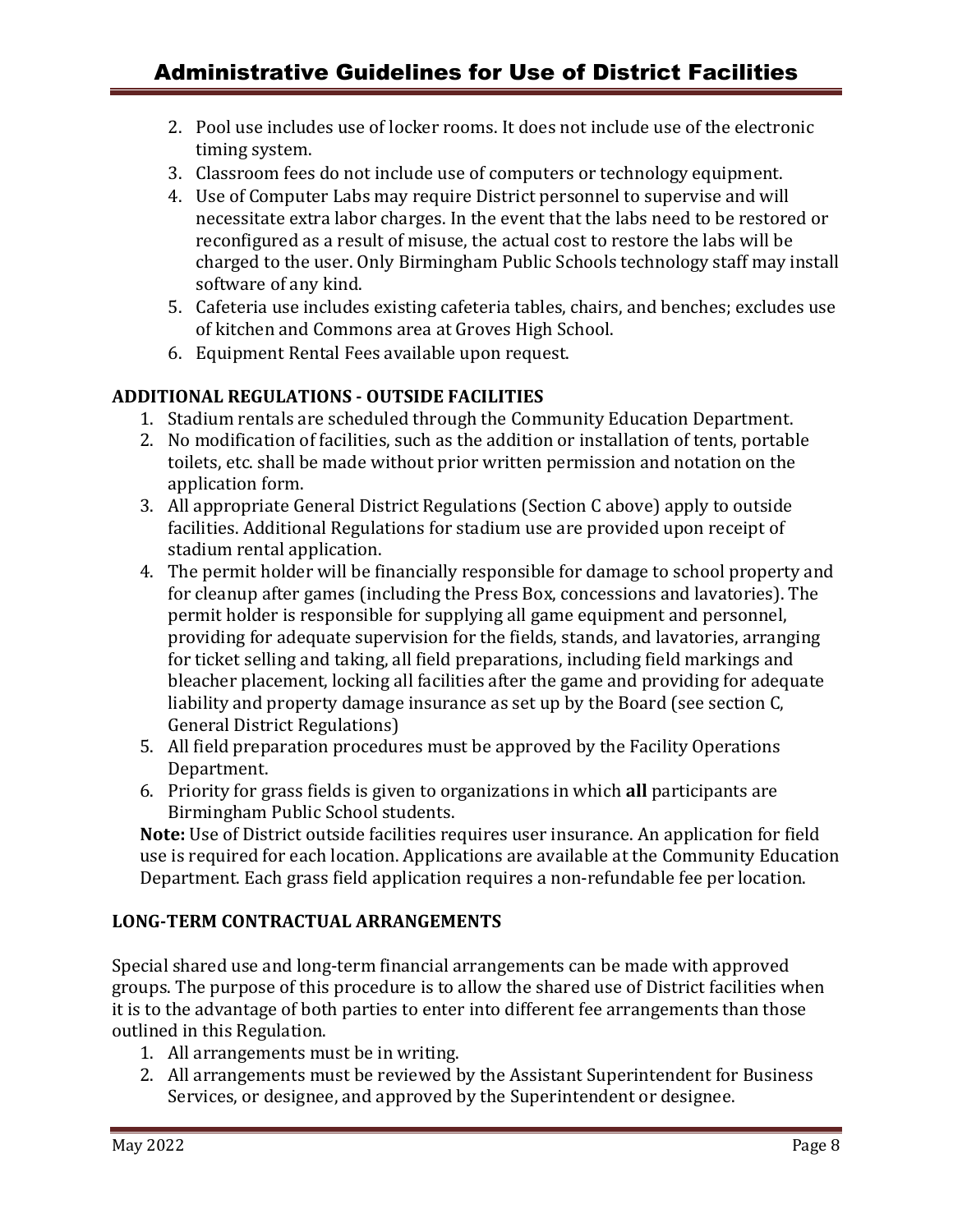### **COORDINATION IN SCHEDULING DISTRICT FACILITIES**

### **District Scheduling Calendar**

The Community Education Department is responsible for overseeing the scheduling of school facilities and outdoor sites. This will be done so requests are consistent with the District calendar. All outside customers seeking to schedule facility use, need to make a request through the Birmingham Community Education Department (248-203-3800 or 2436 W. Lincoln, Room F102, Birmingham, MI 48009). The Community Education Department will respond to the reservation request within ten (10) business days from the initial request.

School programs are the first priority and are scheduled on that basis. The School District reserves the right to schedule school events prior to scheduling of facilities for the general public.

The basis of establishing facility use schedules shall be a District-wide scheduling calendar that identifies the facility, group (or organization) and time facilities are required. The calendar of facility use shall be developed in accordance with the following timetable:

- A. Until June 30 of each year, Category A groups will have first choice in reserving dates for both in-building and field activities for school groups, subject only to the reservation times and facilities stipulated according to this Policy. Spring field use must be scheduled by January 1 of each year.
- B. Between July 1 and August 31, Category B groups shall have priority when activities are scheduled into the unfilled dates on the calendar.
- C. Between July 1 and July 20 of each year, all other groups (Category C, D, E, F) may request scheduling of fall (August-December) field use by completing the appropriate application. Between December 1 and January 1 of each year, Category C, D, E, F groups may request spring (April-July) scheduling in the same manner.
- D. With regard to paragraph C, the Community Education Department will notify applicants of their field assignments on or before August 31 (fall) or March 1 (spring).
- E. Applications for non-field reservations for Category C, D, E, F are accepted throughout the year with a two-week advance application required.
- F. After September 1 any change in a school-scheduled activity or event which produces a conflict with another scheduled event shall be changed only by mutual agreement of the persons administering both activities. In the interest of properly notifying program participants, a two-week notice shall be required to change a scheduled activity. Conflicts concerning this may be referred to the Superintendent or designee.
- G. The use of a "blanket" reservation for facilities at a given time during the entire season, semester or school year is not permitted by any group or class of groups.
- H. Field permits are non-transferable.
- I. Subleasing shall not occur.